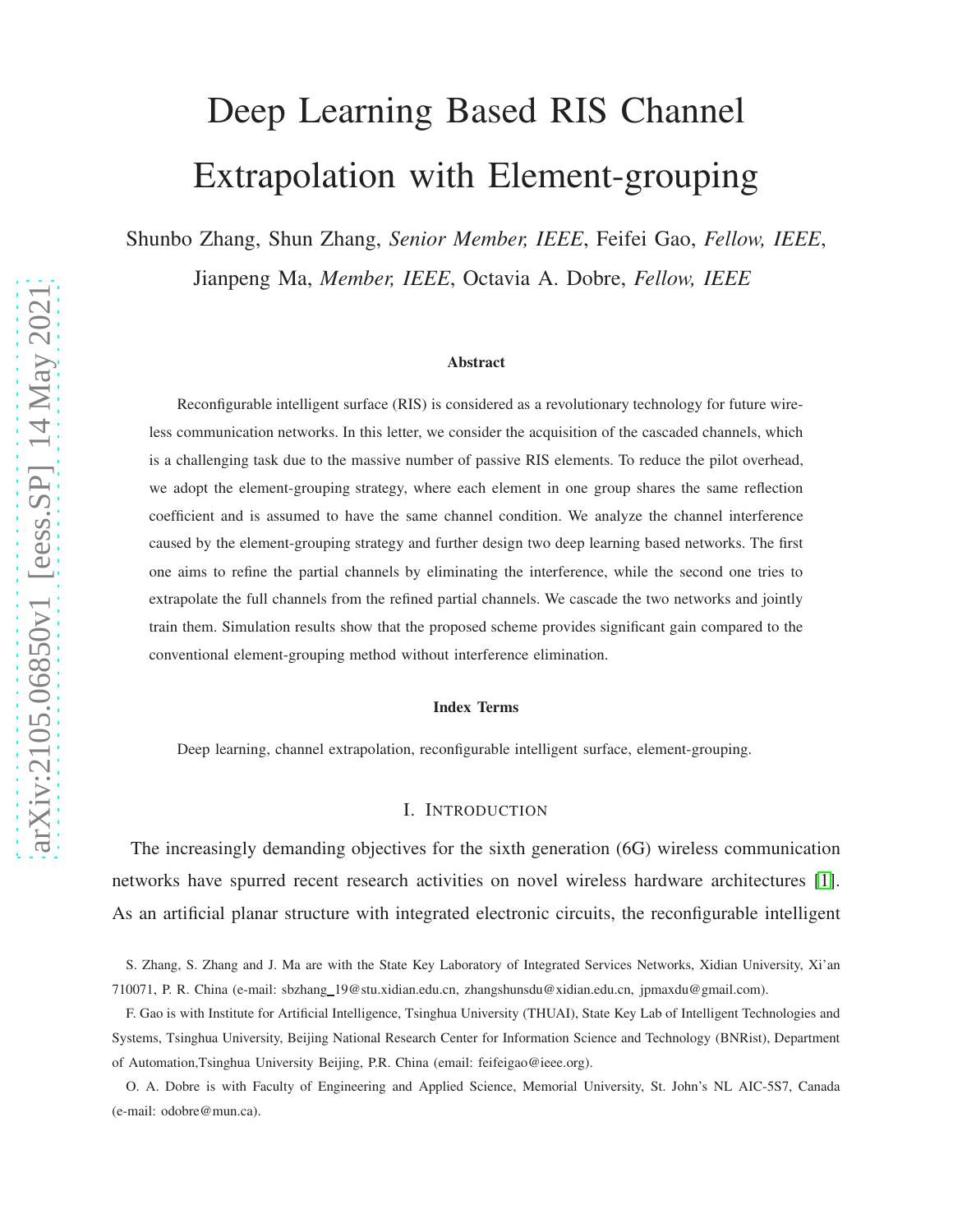surface (RIS) can be programmed to manipulate an incoming electromagnetic field in a wide variety of functionalities [\[2\]](#page-12-1). The amplitude and phase information at each RIS element can be adjusted independently, so as to digitally manipulate the electromagnetic waves and realize signal propagation direction regulation and in-phase superposition in the three-dimensional space, which will improve the quality of received signals and the performance of wireless communication [\[3\]](#page-12-2). Hence, incorporating RISs in wireless networks has been advocated as a revolutionary means to transform any naturally passive wireless communication environment, including the set of objects between a transmitter and a receiver, to an active one, and has become a hot research topic [\[1\]](#page-12-0)–[\[4\]](#page-12-3).

To achieve good beamforming performance, RIS usually contains a large number of elements. However, the more elements are used, the more unknown parameters exist, which inevitably increases the overhead and complexity of channel estimation. To tackle this problem, Yang *et al.* proposed an element-grouping strategy [\[5\]](#page-12-4). In the element-grouping strategy, every RIS element in each group is in the open state, shares the same reflection coefficient and is assumed to have the same channel state information, which greatly reduces the pilot overhead and enhances the system's spectrum efficiency [\[6\]](#page-12-5). In [\[7\]](#page-12-6), Zheng *et al.* implemented two efficient channel estimation schemes with the element-grouping strategy. However, the channels related with different RIS elements cannot be ensured to be identical, and only partial channel information can be obtained within the element-grouping scheme.

Fortunately, for a given RIS structure, there exists deterministic mapping between the partial and the full channel information. As mentioned in [\[8\]](#page-12-7), we can exploit the universal approximation capability of neural networks (NNs), adopt deep leaning (DL) to characterize the above mapping, and extrapolate the full RIS channel information from the partial one. In fact, DL has been utilized for channel estimation over RIS-assisted systems. In [\[9\]](#page-12-8), Khan *et al.* applied DL methods to estimate channels and phase angles in RIS-assisted wireless communication systems. The trained DeepRIS model is deployed to estimate channels and phase angles from the received symbols. In [\[10\]](#page-12-9), Elbir *et al.* proposed a federated learning (FL) framework for channel estimation and designed a convolutional NN (CNN) trained on the local datasets of the users without sending them to the base station (BS). With respect to the element-grouping scheme, different channels related with distinguished RIS elements of each group would interfere with each other. The larger the difference among the channels related with different RIS elements in a group is, the stronger the interference is. This observation should be carefully considered within the design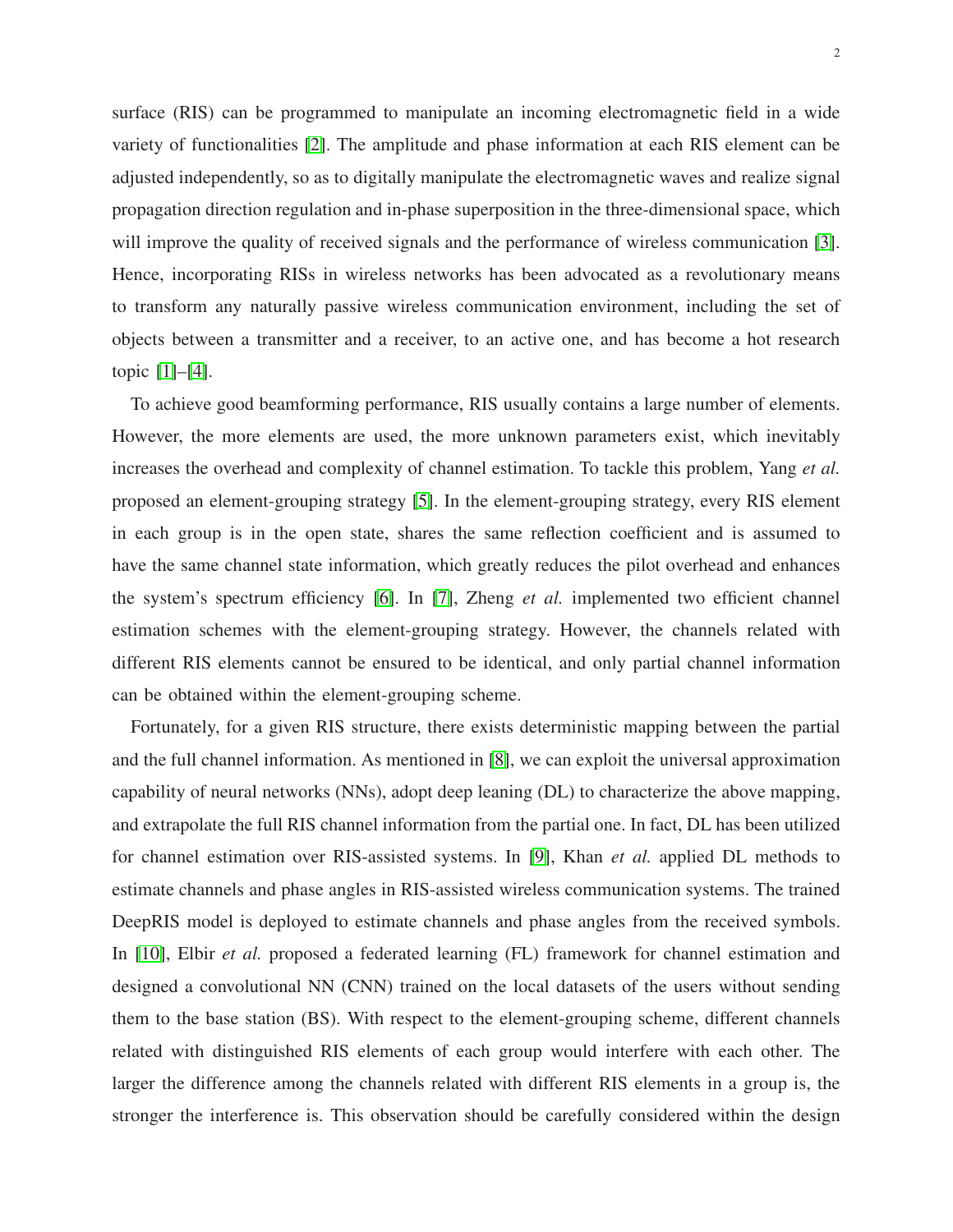of the DL scheme.

In this letter, we consider the acquisition of the cascaded channels in a RIS-assisted communication system and adopt the element-grouping strategy to reduce the pilot overhead. Specifically, we investigate the impact of the channel interference among distinguished RIS elements. We first utilize the pilot orthogonality to eliminate the interference among different element groups. After that, we construct a DL-based network to eliminate the interference within each element group and acquire the refined partial cascaded channels. With these partial channels, we further adopt an NN to extrapolate the full cascaded channels. Lastly, we design a joint network training scheme to optimize the two networks.

*Notations:* We use lowercase (uppercase) boldface to denote vector (matrix).  $(\cdot)^T$ ,  $(\cdot)^H$ ,  $\|\cdot\|_F$ and  $\mathbb{E}\{\cdot\}$  represent the transpose, Hermitian, Frobenius norm and expectation, respectively. ⊗ is the Kronecker product operator and |A| is the number of elements in set A.  $v \sim \mathcal{CN}(0, \sigma^2)$ means that v follows the complex Gaussian distribution with zero-mean and variance  $\sigma^2$ . I<sub>N</sub> and  $\mathbf{1}_N$  represent a  $N \times N$  identity matrix and a  $N \times 1$  all-one vector, respectively. diag{x} is a diagonal matrix whose diagonal elements are formed with the elements of x.

# II. SYSTEM MODEL

As shown in Fig. [1,](#page-3-0) we consider an RIS-assisted communication system where a single antenna user tries to communicate with the access point (AP) via the RIS reflection. The AP is equipped with M antennas in the form of a uniform linear array (ULA) and RIS consists of  $N_v \times N_h = N$ passive reflection elements in the form of a uniform planar array (UPA), where  $N_h$  and  $N_v$  are the number of elements on the vertical and horizontal dimensions, respectively. Moreover, RIS is connected to a dedicated controller for dynamically adjusting the individual reflection of each element. Without loss of generality, in this letter we focus on the uplink communication. Since the direct link between the user and AP tends to be blocked by possible obstacles like buildings and human bodies, we only consider the RIS-assisted link and ignore the direct link. The  $M \times N$ uplink channel matrix  $G = [g_1, g_2, \dots, g_N]$  from RIS to AP is expressed as

$$
\mathbf{G} = \sum_{p=1}^{P_g} \alpha_{g,p} \mathbf{a}_A(\theta_{g,p}) \mathbf{a}_R^H(\vartheta_{g,p}, \varphi_{g,p}), \qquad (1)
$$

where  $g_n$  denotes the channel between the *n*-th RIS element and AP,  $P_g$  is the number of the scattering path from the RIS to AP,  $\alpha_{g,p}$  is the equivalent complex channel gain of the p-th path, and  $a_A(\theta_{g,p}) \in \mathbb{C}^{M \times 1}$  and  $a_R(\vartheta_{g,p}, \varphi_{g,p}) \in \mathbb{C}^{N \times 1}$  respectively denote the spatial steering vector of AP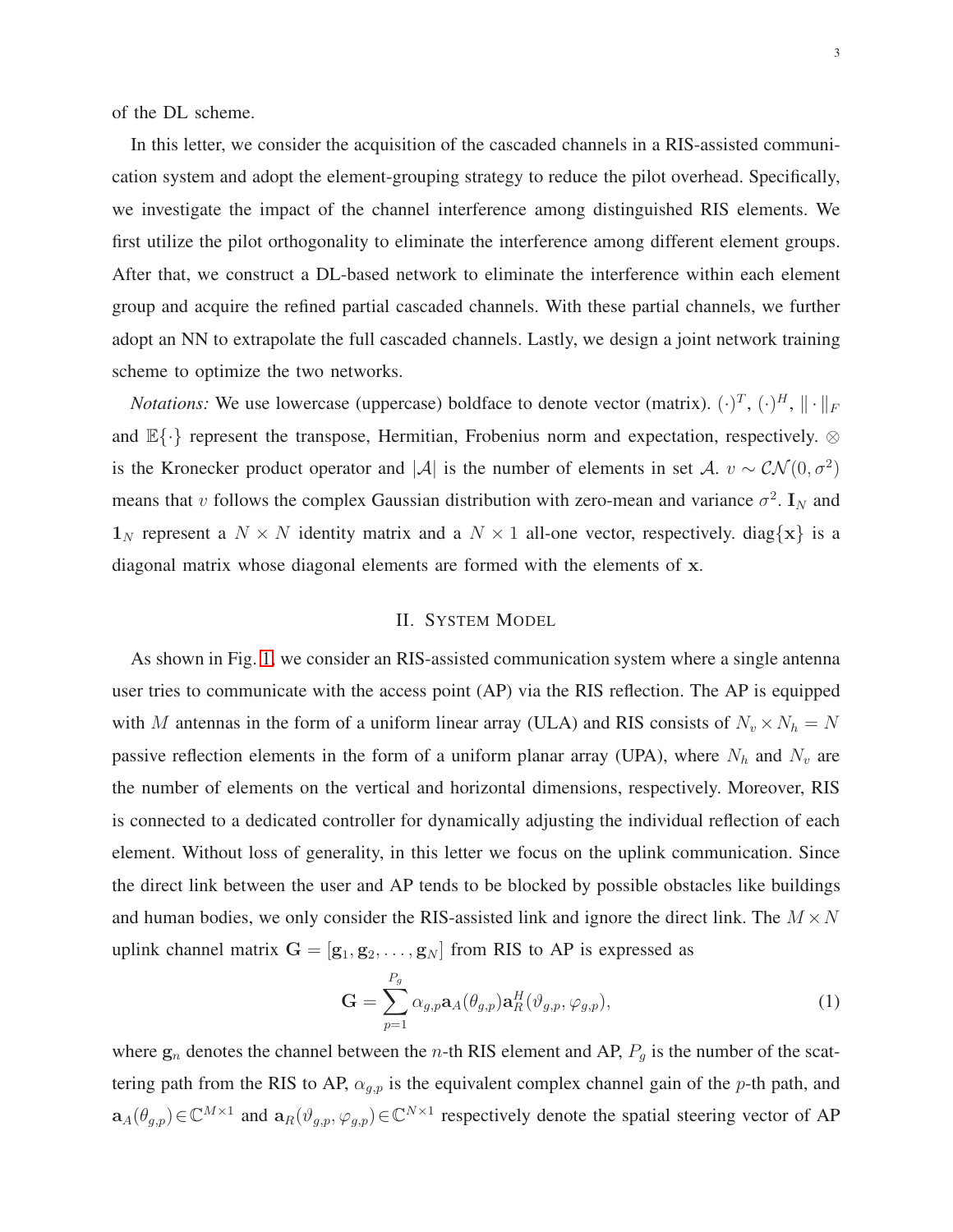

<span id="page-3-0"></span>Fig. 1. The RIS-assisted uplink communication system.

and RIS, with  $\theta_{g,p}$ ,  $\vartheta_{g,p}$  and  $\varphi_{g,p}$  as the angle of arrival (AoA) at AP, the azimuth and the elevation angle of departure (AoD) at the RIS, separately.  $\mathbf{a}_A(\theta_{g,p}) = [1, e^{\jmath \frac{2\pi d}{\lambda} \sin \theta_{g,p}}, \cdots, e^{\jmath \frac{2\pi d}{\lambda} (M-1) \sin \theta_{g,p}}]^T$ , where d is the antenna spacing and  $\lambda$  denotes the carrier wavelength.  $\mathbf{a}_{R}(\vartheta_{g,p}, \varphi_{g,p}) = \mathbf{a}_{el}(\varphi_{g,p})\otimes$  $\mathbf{a}_{az}(\vartheta_{g,p},\varphi_{g,p})$ , where  $\mathbf{a}_{el}(\varphi_{g,p}) = [1,e^{\jmath\frac{2\pi d}{\lambda}\cos\varphi_{g,p}},\cdots,e^{\jmath\frac{2\pi d}{\lambda}(N_v-1)\cos\varphi_{g,p}}]^T$  is the steering vector in the vertical direction and  $\mathbf{a}_{az}(\vartheta_{g,p}, \varphi_{g,p}) = [1, e^{\jmath \frac{2\pi d}{\lambda} \sin \varphi_{g,p} \cos \vartheta_{g,p}}, \cdots, e^{\jmath \frac{2\pi d}{\lambda}(N_h-1) \sin \varphi_{g,p} \cos \vartheta_{g,p}}]^T$  is the steering vector in the horizontal direction. The  $N \times 1$  uplink channel  $\mathbf{h} = [h_1, h_2, \dots, h_N]^T$ from user to RIS is

$$
\mathbf{h} = \sum_{p=1}^{P_h} \alpha_{h,p} \mathbf{a}_R(\vartheta_{h,p}, \varphi_{h,p}),
$$
\n(2)

where  $h_n$  is the channel between the *n*-th RIS element and the user,  $P_h$  is the number of the scattering path from the user to the RIS,  $\alpha_{h,p}$  is the equivalent complex channel gain of the p-th path, and  $\mathbf{a}_R(\vartheta_{h,p}, \varphi_{h,p}) \in \mathbb{C}^{N \times 1}$  has a similar definition as  $\mathbf{a}_R(\vartheta_{g,p}, \varphi_{g,p})$ .  $\vartheta_{h,p}$  and  $\varphi_{h,p}$  represent the azimuth and the elevation AoA for RIS, respectively.

To estimate the uplink channels, the user transmits a pilot symbol  $s_t$  to AP in the t-th time slot and RIS dynamically changes the phase shift of each element in different time slots. The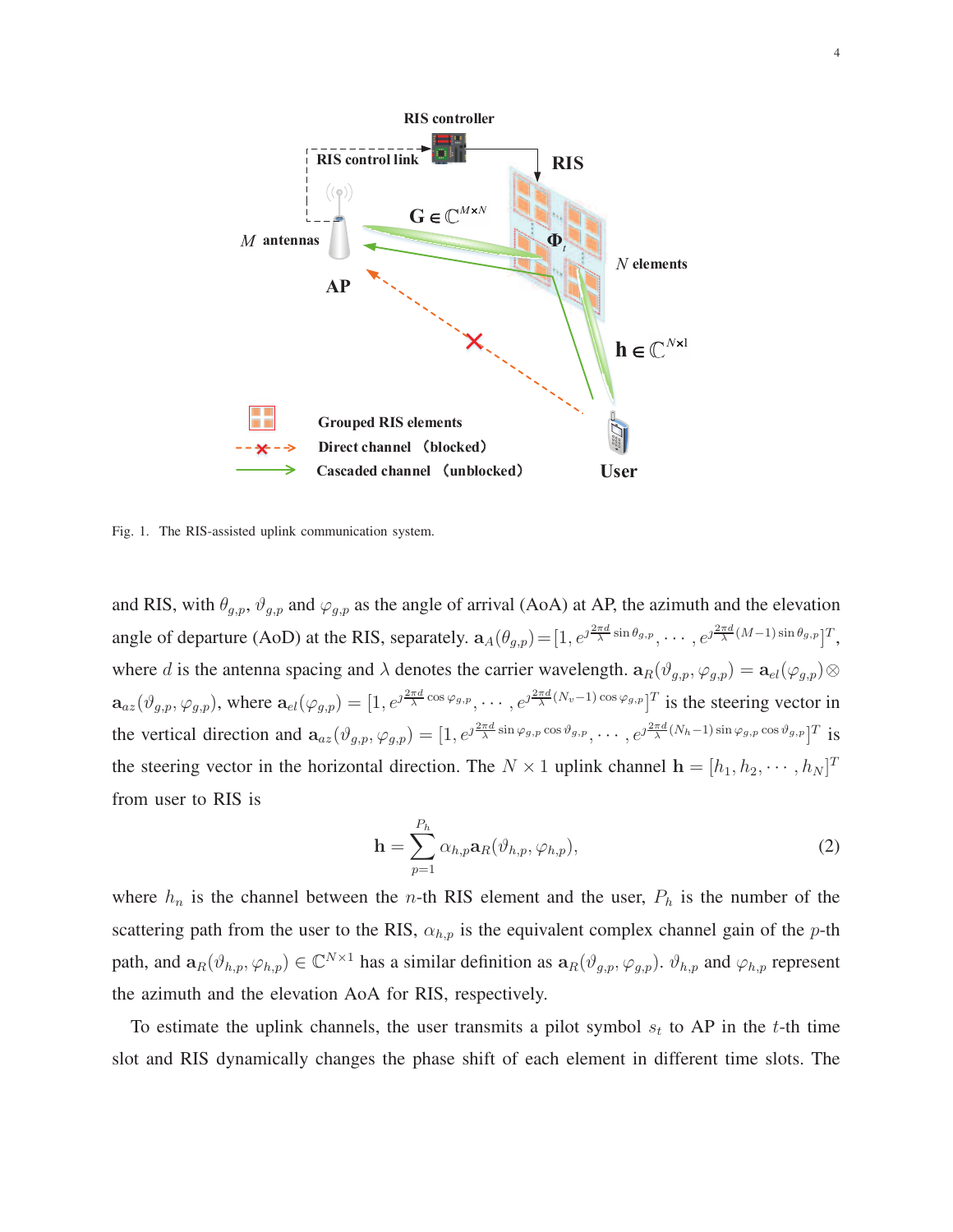$M \times 1$  received signal is expressed as

<span id="page-4-1"></span><span id="page-4-0"></span>
$$
\mathbf{y}_t = \sqrt{P} \mathbf{G} \Phi_t \mathbf{h} s_t + \mathbf{n}_t, \tag{3}
$$

where P is the user transmit power,  $\Phi_t = \text{diag}\{e^{\jmath \theta_{1,t}}, e^{\jmath \theta_{2,t}}, \cdots, e^{\jmath \theta_{N,t}}\} \in \mathbb{C}^{N \times N}$  denotes the reflection pattern of the RIS in the t-th time slot,  $\theta_{n,t} \in [-\pi,\pi)$  is the phase shift, and  $n_t \sim$  $\mathcal{CN}(0, \sigma^2 \mathbf{I}_M)$  represents the  $M \times 1$  additive white Gaussian noise (AWGN) vector. The signalto-noise (SNR) is defined as SNR =  $P/\sigma^2$ . Correspondingly, the received signal [\(3\)](#page-4-0) can be rewritten as

$$
\mathbf{y}_t = \sqrt{P} \sum_{n=1}^N \mathbf{g}_n h_n s_t e^{j\theta_{n,t}} + \mathbf{n}_t = \sqrt{P} \sum_{n=1}^N \mathbf{a}_n x_{n,t} + \mathbf{n}_t = \sqrt{P} \mathbf{A} \mathbf{x}_t + \mathbf{n}_t,
$$
(4)

where  $A = [a_1, a_2, \cdots, a_N] = [g_1h_1, g_2h_2, \cdots, g_Nh_N] \in \mathbb{C}^{M \times N}$  is the cascaded channel matrix and  $\mathbf{x}_t = [x_{1,t}, x_{2,t}, \cdots, x_{N,t}]^T = [s_t e^{j\theta_{1,t}}, s_t e^{j\theta_{2,t}}, \cdots, s_t e^{j\theta_{N,t}}]^T \in \mathbb{C}^{N \times 1}$  is the equivalent pilot signal in the  $t$ -th time slot. In this letter, we focus on the acquisition of the cascaded channel matrix A.

# III. DL-BASED CHANNEL EXTRAPOLATION SCHEME

## <span id="page-4-2"></span>*A. Element-grouping Strategy*

Theoretically, we can design an  $N \times T$  channel training matrix  $X = [\mathbf{x}_1, \mathbf{x}_2, \cdots, \mathbf{x}_T]$  that satisfies  $\mathbf{X} \mathbf{X}^H = \mathbf{I}_N$  to directly estimate A with the linear estimator, where T is the time duration of the pilot signal. Within the Bayesian framework [\[11\]](#page-12-10),  $T \geq N$  must be satisfied to effectively recover A, which will cause large pilot overhead. To overcome this bottleneck, we adopt the element-grouping strategy on RIS and divide N RIS elements into  $\widetilde{N}$  groups, as depicted in Fig. [1.](#page-3-0) In each group,  $K = N/\tilde{N}$  adjacent elements share a common phase shift and are assumed to possess the same channel condition. The equivalent pilot signal in the  $t$ -th time slot can be expressed as  $\mathbf{x}_t = \tilde{\mathbf{x}}_t \otimes \mathbf{1}_K$ , where  $\tilde{\mathbf{x}}_t = [\tilde{x}_{1,t}, \tilde{x}_{2,t}, \cdots, \tilde{x}_{\tilde{N},t}]^T = [s_t e^{j\tilde{\theta}_{1,t}}, s_t e^{j\tilde{\theta}_{2,t}}, \cdots, s_t e^{j\tilde{\theta}_{\tilde{N},t}}]^T$ and  $\tilde{\theta}_{n,t}$  is the common phase shift of the *n*-th element group. The grouped cascaded channel matrix can be denoted as  $\bar{\mathbf{A}} = \tilde{\mathbf{A}} \otimes \mathbf{1}_K^T$ , where  $\tilde{\mathbf{A}} = [\tilde{\mathbf{a}}_1, \tilde{\mathbf{a}}_2, \cdots, \tilde{\mathbf{a}}_{\tilde{N}}] \in \mathbb{C}^{M \times \tilde{N}}$  and the *n*-th column in  $\widetilde{A}$  is equal to the  $((n-1)K+1)$ -th column in A. Then, to estimate  $\overline{A}$ , the minimum time duration of the pilot signal can be reduced from N to  $\widetilde{N}$ .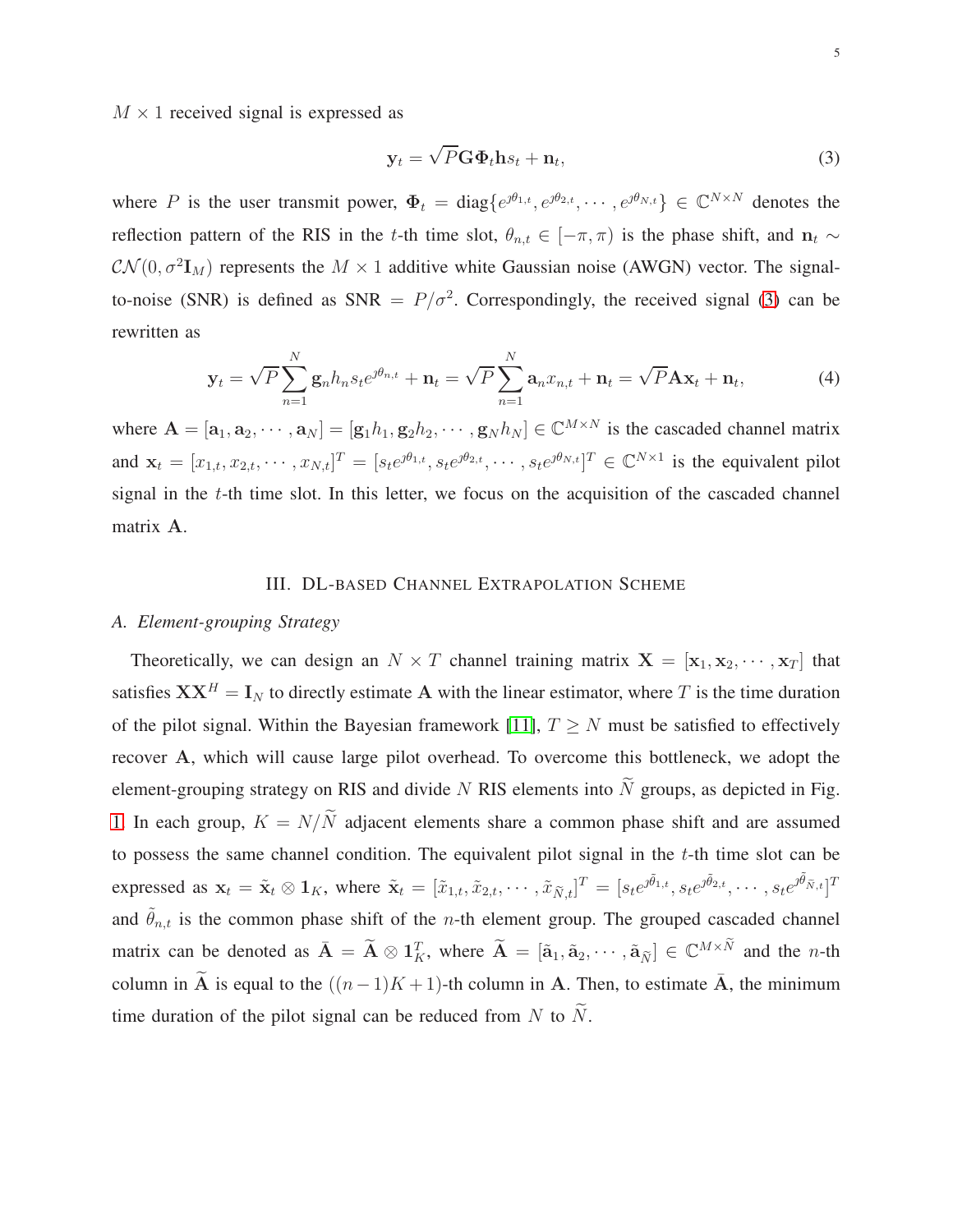

<span id="page-5-1"></span>Fig. 2. The flowchart and architecture of the designed network.

After some tedious operations, we can rewrite [\(4\)](#page-4-1) as

<span id="page-5-0"></span>
$$
\mathbf{y}_{t} = K\sqrt{P}\sum_{n=1}^{\widetilde{N}}\widetilde{\mathbf{a}}_{n}\widetilde{x}_{n,t} + \sqrt{P}\sum_{n=1}^{\widetilde{N}}\left(\mathbf{a}_{(n-1)K+2} - \widetilde{\mathbf{a}}_{n}\right)\widetilde{x}_{n,t} \n+ \cdots + \sqrt{P}\sum_{n=1}^{\widetilde{N}}\left(\mathbf{a}_{(n-1)K+K} - \widetilde{\mathbf{a}}_{n}\right)\widetilde{x}_{n,t} + \mathbf{n}_{t} \n= K\sqrt{P}\widetilde{\mathbf{A}}\widetilde{\mathbf{x}}_{t} + \sqrt{P}\underbrace{(\mathbf{A} - \bar{\mathbf{A}})}_{\mathbf{V}}\mathbf{x}_{t} + \mathbf{n}_{t},
$$
\n(5)

where  $V = A - \bar{A}$  represents the channel interference matrix.

As shown in [\(5\)](#page-5-0), the information of the entire cascaded channel A is incorporated in  $\widetilde{A}$  and V, which are coupled with each other. The interference term V contains both the inter-group and intra-group interferences. Let  $\tilde{\mathbf{X}} = [\tilde{\mathbf{x}}_1, \tilde{\mathbf{x}}_2, \cdots, \tilde{\mathbf{x}}_T]$  be the pilot matrix. By leveraging the orthogonality of  $\widetilde{\mathbf{X}}$ , i.e.,  $\widetilde{\mathbf{X}}\widetilde{\mathbf{X}}^H = \mathbf{I}_{\widetilde{N}}$ , the inter-group interference can be eliminated. However, the intra-group interference cannot be ignored and would severely impact the accuracy of the channel acquisition. In this letter, we propose two DL-based networks and jointly train them to eliminate the interference and extrapolate the cascaded channel.

#### *B. DL-based Interference Elimination and Channel Extrapolation*

The flowchart and the network architectures are depicted in Fig. [2.](#page-5-1) In this letter, both the interference elimination and the channel extrapolation are similar to the super-resolution in the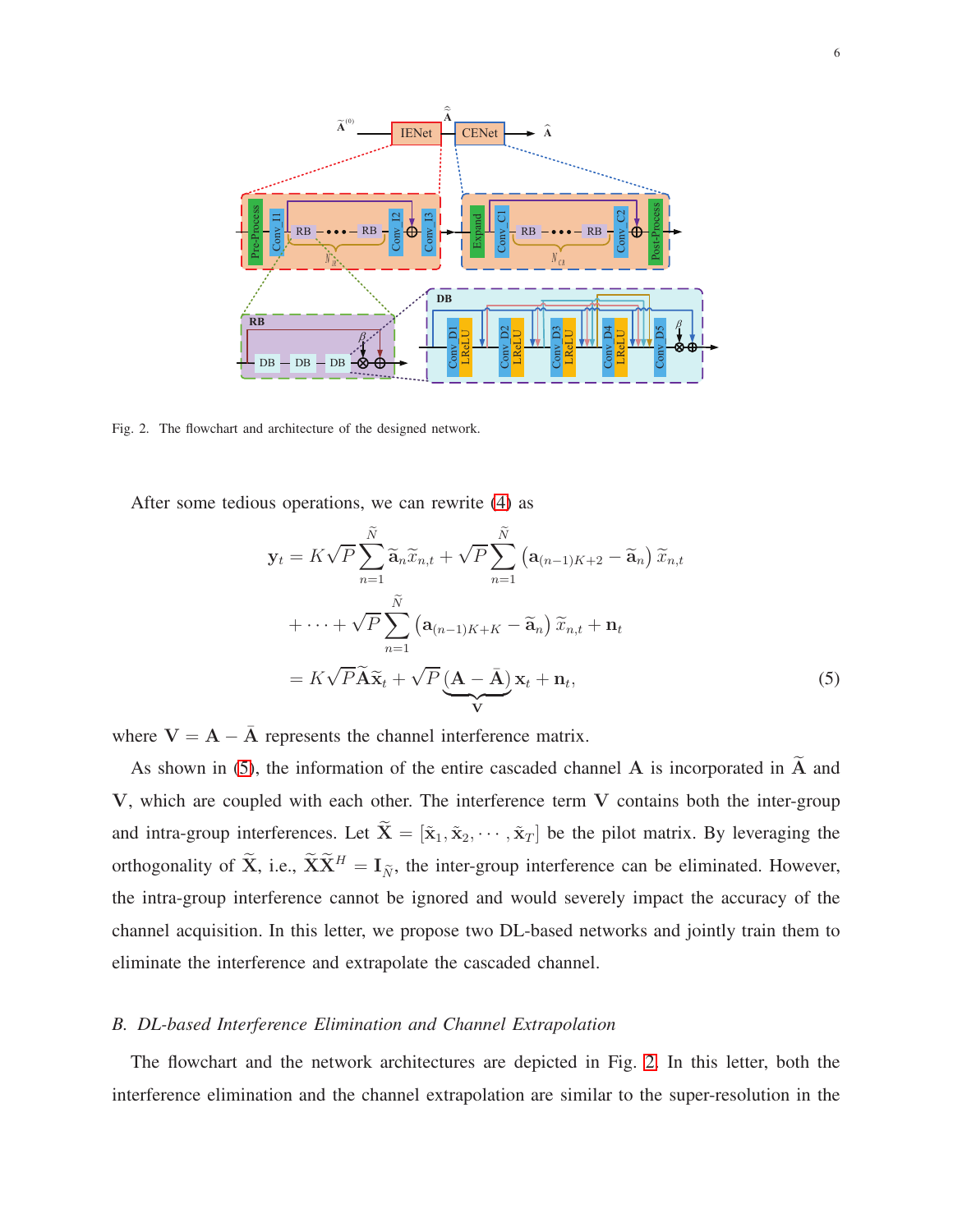field of image processing [\[12\]](#page-12-11), which try to enhance the visual quality and recover the complete information from the partial information.

With the perfect knowledge about V and  $N = [\mathbf{n}_1, \mathbf{n}_2, \cdots, \mathbf{n}_T]$ ,  $\widetilde{A}$  can be written as

$$
\widetilde{\mathbf{A}} = \frac{1}{K\sqrt{P}} (\mathbf{Y}\widetilde{\mathbf{X}}^H - \sqrt{P}\mathbf{V}(\mathbf{I}_{\widetilde{N}} \otimes \mathbf{1}_K) - \mathbf{N}\widetilde{\mathbf{X}}^H),
$$
\n(6)

where  $Y = [\mathbf{y}_1, \mathbf{y}_2, \cdots, \mathbf{y}_T]$  and  $\mathbf{X} = [\mathbf{x}_1, \mathbf{x}_2, \cdots, \mathbf{x}_T] = \widetilde{\mathbf{X}} \otimes \mathbf{1}_K$ . In practice, due to the unknown interference term V and noise term N in  $(6)$ ,  $\widetilde{A}$  can not be obtained accurately. Inspired by the outstanding learning ability of NNs, we propose a DL-based Interference Elimination Network (IENet) to refine the least square (LS) estimation of  $\tilde{A}$ , i.e.,  $\tilde{A}^{(0)} = Y \tilde{X}^H / (K \sqrt{P})$ , through weakening the effect of both V and N as

<span id="page-6-0"></span>
$$
\widehat{\widetilde{\mathbf{A}}} = f(\widetilde{\mathbf{A}}^{(0)}; \Theta),\tag{7}
$$

where  $f(\cdot)$  denotes the refinement function learned by IENet,  $\widetilde{A}$  is the output that represents the refined version of  $\widetilde{A}$  and  $\Theta$  contains the tunable parameters of IENet.

As shown in Fig. [2,](#page-5-1) since the DL model can only deal with real values, we add a pre-processing module to the head of IENet to first separate the real and imaginary parts of  $\widetilde{A}^{(0)}$  and stack them up on a new dimension. Thus, the input dimension of IENet is transformed from  $M \times \tilde{N}$  to  $2 \times M \times \tilde{N}$ . We construct IENet with 3 convolutional layers ("Conv\_I1"-"Conv\_I3" in Fig. [2\)](#page-5-1) and  $N_{IR}$  cascaded residual blocks (RBs) that have the same structure. Each RB contains 3 identical dense blocks (DBs); each DB is composed of 5 convolutional layers ("Conv\_D1"-"Conv\_D5" in Fig. [2\)](#page-5-1) and the *Leaky ReLU*[1](#page-6-1) (LReLU) is adopted as the activation function for the first 4 layers in one DB. Conv\_I1 applies 32 kernels with size  $5\times 5$  to extract the features of the input with a bigger receptive field. All the subsequent convolutional layers in IENet apply 32 kernels with size  $3\times3$  except Conv I3, which applies 2 kernels with size  $3\times3$  to output the refined  $\widetilde{A}$ . Inspired by the residual network (ResNet) [\[13\]](#page-12-12), we add many shortcuts in the designed networks to avoid the *gradient vanishing*, *gradient exploding* and *network degradation* in training a deep NN. For example, within both RB and DB, the result of the *residual* mapping, i.e., the result learned by the stacked nonlinear transformations, is scaled down by multiplying a constant  $\beta$ and then added to the result of the *identity* mapping, i.e., the input of RB/DB, for a stable network training. To further enhance the network capacity, within one DB, the feature maps of

<span id="page-6-1"></span><sup>&</sup>lt;sup>1</sup>Leaky ReLU is an improvement of ReLU; when its input  $x \ge 0$ , its output is  $y = x$ , and when  $x < 0$ , its output is  $y = \alpha x$ , where  $\alpha \in (0,1)$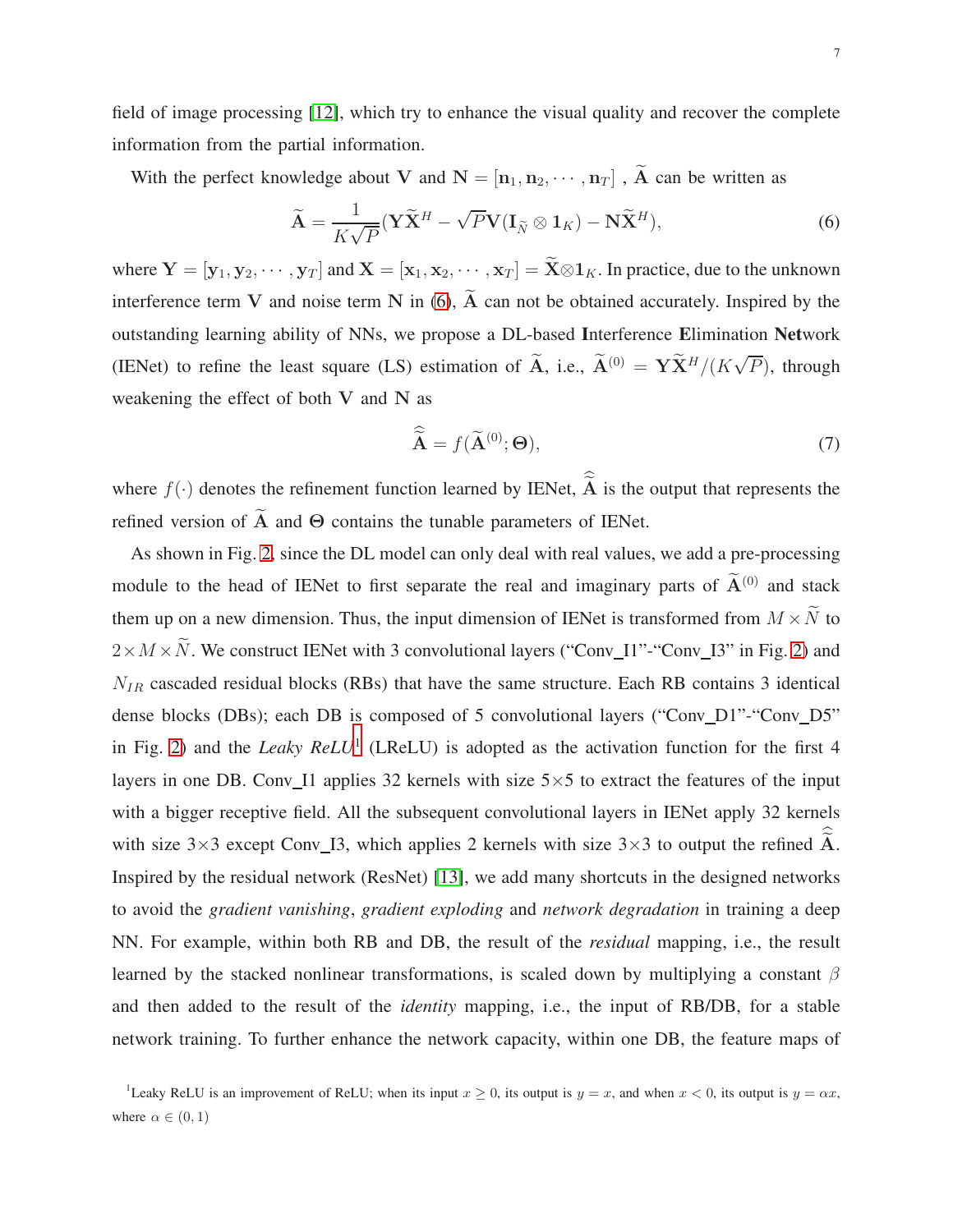<span id="page-7-0"></span>

|              | Layer               | Output                 | Kernel       | Activation |
|--------------|---------------------|------------------------|--------------|------------|
|              | name                | size                   | size         | function   |
| <b>IENet</b> | $Conv_11$           | $32 \times M \times N$ | $5 \times 5$ |            |
|              | Conv_D1-Conv_D4     | $32 \times M \times N$ | $3 \times 3$ | LReLU      |
|              | Conv D <sub>5</sub> | $32 \times M \times N$ | $3 \times 3$ |            |
|              | $Conv_12$           | $32 \times M \times N$ | $3 \times 3$ |            |
|              | $Conv_13$           | $2 \times M \times N$  | $3 \times 3$ |            |
| <b>CENet</b> | $Conv_C1$           | $32 \times M \times N$ | $5 \times 5$ |            |
|              | Conv D1-Conv D4     | $32 \times M \times N$ | $3 \times 3$ | LReLU      |
|              | $Conv_D5$           | $32 \times M \times N$ | $3 \times 3$ |            |
|              | Conv C <sub>2</sub> | $2 \times M \times N$  | $3 \times 3$ |            |

TABLE I STRUCTURES OF IENET AND CENET.

all previous layers are empirically concatenated as the input of each subsequent convolutional layer, which is referred to as the dense connection.

Since the reflection elements of RIS are placed close to each other, the channels at different elements are highly correlated and it is possible to infer A from  $\widetilde{A}$ . Therefore, we construct a DL-based Channel Extrapolation Network (CENet) to extrapolate the full cascaded channel A as

$$
\widehat{\mathbf{A}} = g(\widehat{\widetilde{\mathbf{A}}}; \Xi),\tag{8}
$$

where  $q(\cdot)$  denotes the mapping function learned by CENet,  $\hat{A}$  is the output that represents the extrapolated version of A, and  $\Xi$  contains the tunable parameters of CENet.

As shown in Fig. [2,](#page-5-1) to keep the dimensions of CENet's output consistent with that of A, we expand the last dimension of  $\hat{A}$  from  $\tilde{N}$  to N via an operation similar to the generation of  $\tilde{A}$ in Section [III-A.](#page-4-2) We utilize 2 convolutional layers ("Conv\_C1" and "Conv\_C2" in Fig. [2\)](#page-5-1) and  $N_{CR}$  RBs to construct CENet. Similar to Conv I1 and Conv I3 in IENet, Conv C1 applies 32 kernels with size  $5\times 5$  to extract the features of the input, and Conv C2 applies 2 kernels with size  $3\times3$  to match the dimension of the output. Since the structure of the RBs in CENet is the same as that in IENet, we omit the corresponding description due to space limitation. Note that  $A = V + \overline{A}$ ; we follow the structure of ResNet and adopt the residual mapping of CENet to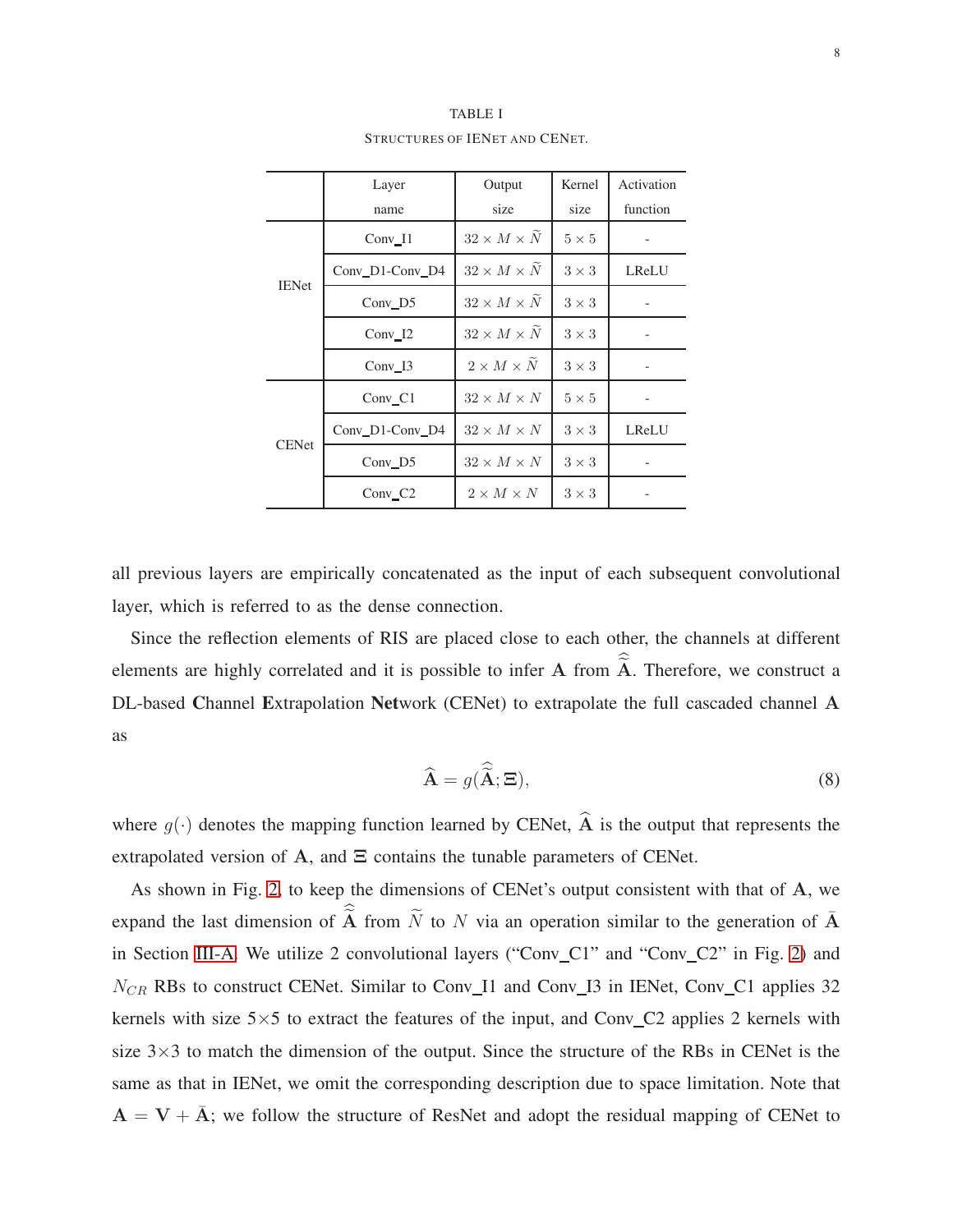learn V, which is then added to the identical mapping of CENet to output the extrapolation result. Finally, we combine the real and imaginary parts of the resultant in the post-processing module and obtain  $\widehat{A}$ . The structures of IENet and CENet are listed in TABLE [I.](#page-7-0)

### *C. Training Procedure*

Instead of separately training IENet and CENet, we train them simultaneously. Before training the two networks, we first determine the grouping factor  $K$  and then send the pilot signal with length  $T$  at the user side. To generate the dataset, we change the location of the user and collect all the received signal Y into a set  $Y$  at the AP side. With the known pilot matrix  $\tilde{X}$  and  $Y$ , we generate the network training dataset as  $\mathcal{D}$ , where  $|\mathcal{D}| = N_{tr}$  is the number of training samples. One sample in D contains three matrices and is denoted as  $(A^{(0)}, A, A)$ , where  $A^{(0)}$  is the initial input, and  $\widetilde{A}$  and  $A$  are the labels of IENet and CENet, respectively. More details about the dataset generation are presented in Section [IV.](#page-8-0)

During the training, the tunable parameters  $\Theta$  and  $\Xi$  are obtained by minimizing the mean square errors (MSEs) between the outputs of the two networks and their corresponding labels. The loss of IENet is written as

$$
\mathcal{L}_I = \frac{1}{M_{tr} M \widetilde{N}} \sum_{\mu=1}^{M_{tr}} \left\| [\widetilde{\mathbf{A}}]_{\mu} - [\widehat{\widetilde{\mathbf{A}}}]_{\mu} \right\|_F^2, \tag{9}
$$

where  $[\cdot]_{\mu}$  denotes the  $\mu$ -th sample in the mini-batch and  $M_{tr}$  is the batch size for training.

The loss of CENet is written as

$$
\mathcal{L}_C = \frac{1}{M_{tr}MN} \sum_{\mu=1}^{M_{tr}} \left\| [\mathbf{A}]_{\mu} - [\widehat{\mathbf{A}}]_{\mu} \right\|_F^2.
$$
 (10)

The above two losses are added together as  $\mathcal{L} = \mathcal{L}_C + \rho \mathcal{L}_I$  to jointly update the parameters of IENet and CENet during training, where  $\rho$  is the penalty multiplier that evaluates the importance of different losses. For the networks training, the adaptive moment estimation (Adam) [\[14\]](#page-13-0) algorithm is adopted to achieve the optimal  $\Theta$  and  $\Xi$ .

#### IV. NUMERICAL RESULTS

<span id="page-8-0"></span>To evaluate the performance of the designed networks, we resort to the indoor scenario 'I1' of the DeepMIMO dataset [\[15\]](#page-13-1), which is widely used in DL applications for massive MIMO systems. The BS 10 in the 'I1' scenario is adopted as the RIS and is set as a UPA with  $8 \times 8$  $(N = 64)$  reflection elements. The 300-th user in the 500-th row is assigned as AP with  $M = 16$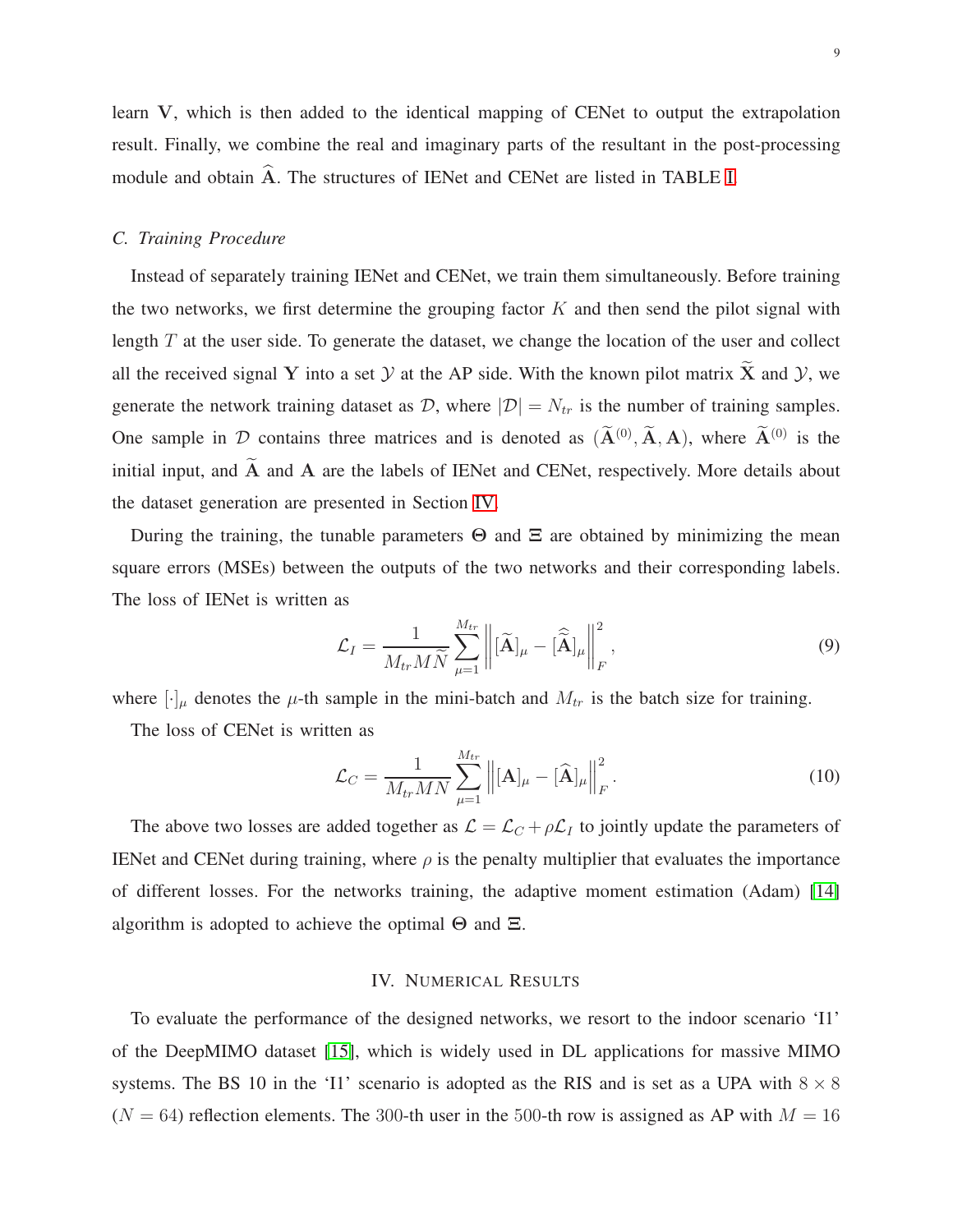#### TABLE II

<span id="page-9-0"></span>PERFORMANCE COMPARISON OF DIFFERENT STRUCTURES UNDER DIFFERENT GROUP SIZES.

| К              | Structure                      |                            |               |  |  |
|----------------|--------------------------------|----------------------------|---------------|--|--|
|                | IENet+CENet                    | <b>IENet+CENet</b>         | Cascaded      |  |  |
|                |                                | no dense connection in DBs | <b>CNN</b>    |  |  |
| $\overline{c}$ | $-31.8776$ dB<br>$-30.3112$ dB |                            | $-25.5706$ dB |  |  |
| 4              | $-29.9801$ dB                  | $-25.5156$ dB              | $-18.1910$ dB |  |  |
| 8              | $-26.3107$ dB                  | $-23.5888$ dB              |               |  |  |
| 16             | $-22.4233$ dB                  | $-19.4551$ dB              | $-14.3472$ dB |  |  |

antennas in the form of a ULA and the users are located in the region from the 1-st row to the 400-th row. We set the carrier frequency as  $f_c = 2.4$  GHz. For both the RIS and AP, the antenna spacing d is set to  $\lambda/2$ , with  $\lambda$  as the carrier wavelength. The number of the scattering paths for both h and G is 5. To generate the channel dataset, we first obtain h, G and A with the location of users and AP. Next, we determine the group size K and pilot length T to generate  $\overline{X}$ and Y. With A,  $\bar{X}$  and Y, we further generate the input-labels tuple  $(\bar{A}^{(0)}, \bar{A}, A)$  as a sample in the dataset. Since each row in the user's region contains 201 users, the total number of the cascaded channel samples is 80400.

We employ 90% of the dataset for training and the rest for validation. Specifically, to achieve a trade-off between the network performance and the network training overhead, we adopt  $N_{IR} = 2$ for IENet and  $N_{CR} = 4$  for CENet. For both IENet and CENet,  $\beta$  is empirically set as 0.2. The total iterations for training is  $N_{iter} = 300000$  and  $\rho = 0.1$ . We set the initial learning rate  $\eta$  as 1e−3 and halve it every 50000 iterations. The Adam optimizer is used for network training with batch size  $M_{tr} = 16$ . To evaluate the channel extrapolation performance, we use the normalized  $\text{MSE} \text{ (NMSE)} \mathbb{E} \left\{ \frac{\|\mathbf{A}-\mathbf{\widehat{A}}\|_F^2}{\|\mathbf{A}\|_F^2} \right.$ } as the metric for the designed scheme.

In TABLE [II,](#page-9-0) we compare the extrapolation performance of three different network structures, i.e., the structure designed in this letter, the structure without the dense connections in DBs and the cascaded CNN. We set the SNR as 20 dB. For fairness, the three structures have the same number of layers and the same kernel size at each layer. It can be seen that the dense connections provide performance gains compared to the structure without the dense connections. Moreover, both structures with or without the dense connections are superior to the cascaded CNN, which illustrates the effectiveness of the designed structures.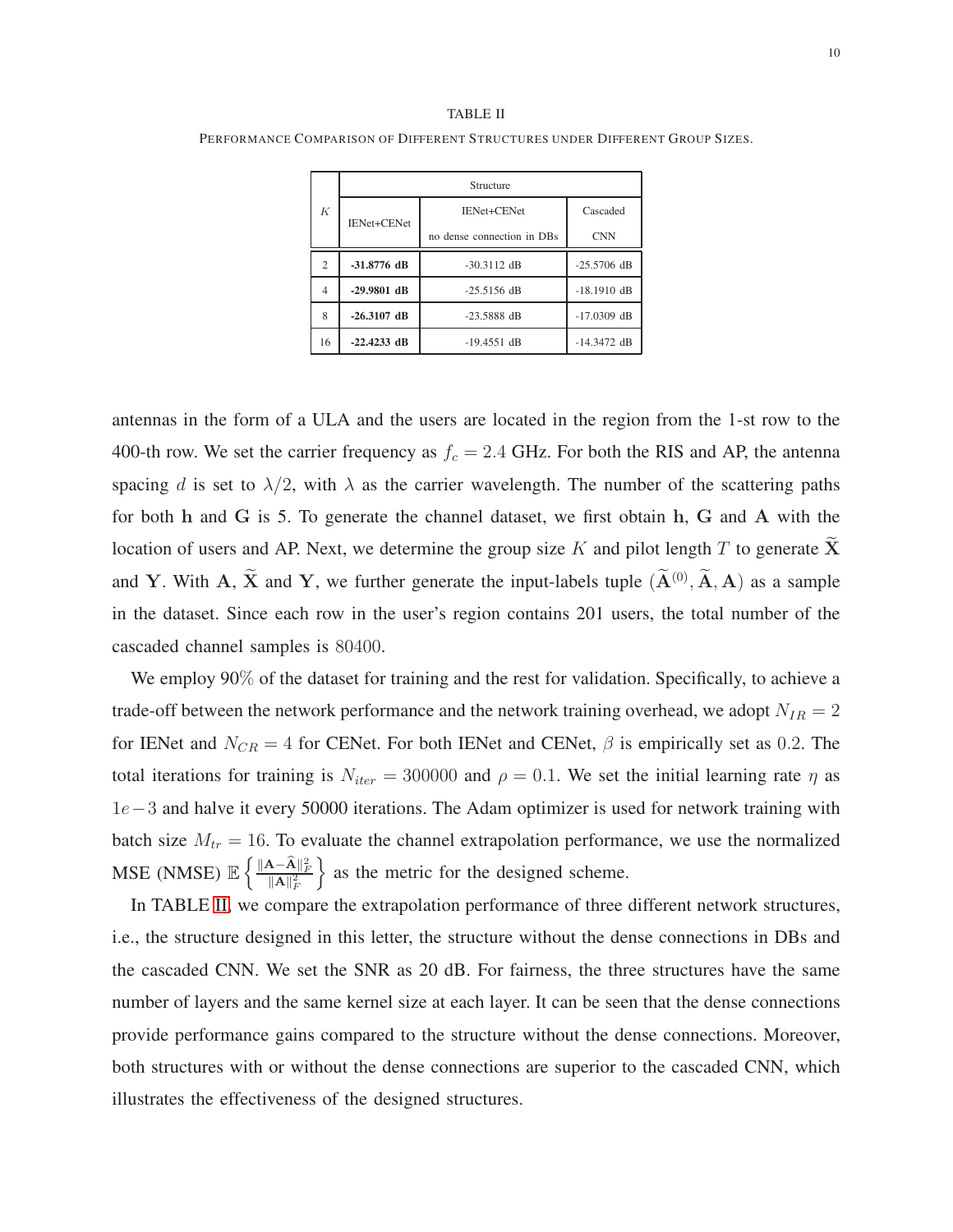

<span id="page-10-0"></span>Fig. 3. NMSE of channel extrapolation vs. network training iteration for different  $K$  values.

Fig. [3](#page-10-0) depicts the channel extrapolation performance of the designed jointly training scheme on the validation set versus the network training iterations. The SNR is set as 20 dB and 4 element group sizes, i.e.,  $K = 2, 4, 8, 16$ , are investigated. It can be seen that the NMSE decreases with the training iterations and almost achieves convergence after 200000 iterations. Furthermore, Fig. [3](#page-10-0) shows that the smaller the group size is, the better the extrapolation performance is; this can be explained, as with a smaller group size, more partial channel information can be obtained, which reduces the difficulty of channel extrapolation.

Fig. [4](#page-11-0) shows the channel extrapolation performance versus  $K$  with SNR=10 dB and 20 dB. We compare the performance of three different schemes. Specifically, curves marked with "LS" represent the performance that directly expands the LS estimation, i.e.,  $\mathbf{\tilde{A}}^{(0)} \otimes \mathbf{1}_K^T$ , as the extrapolated channel, curves marked with "CENet" represent the performance that adopts  $\mathbf{A}^{(0)} \otimes \mathbf{1}_K^T$  as the input of CENet, and curves marked with "IENet+CENet" represent the performance of the designed jointly training scheme. It can be seen that due to the intra-group interference, the performance of LS estimation is poor. Both "CENet" and "IENet+CENet" can provide huge gains compared to LS estimation, which shows the powerful extrapolation ability of CENet. Moreover, due to the refinement of the partial channels, "IENet+CENet" outperforms "CENet", which verifies the effectiveness of IENet.

In Fig. [5,](#page-11-1) we investigate the channel extrapolation performance of the designed jointly training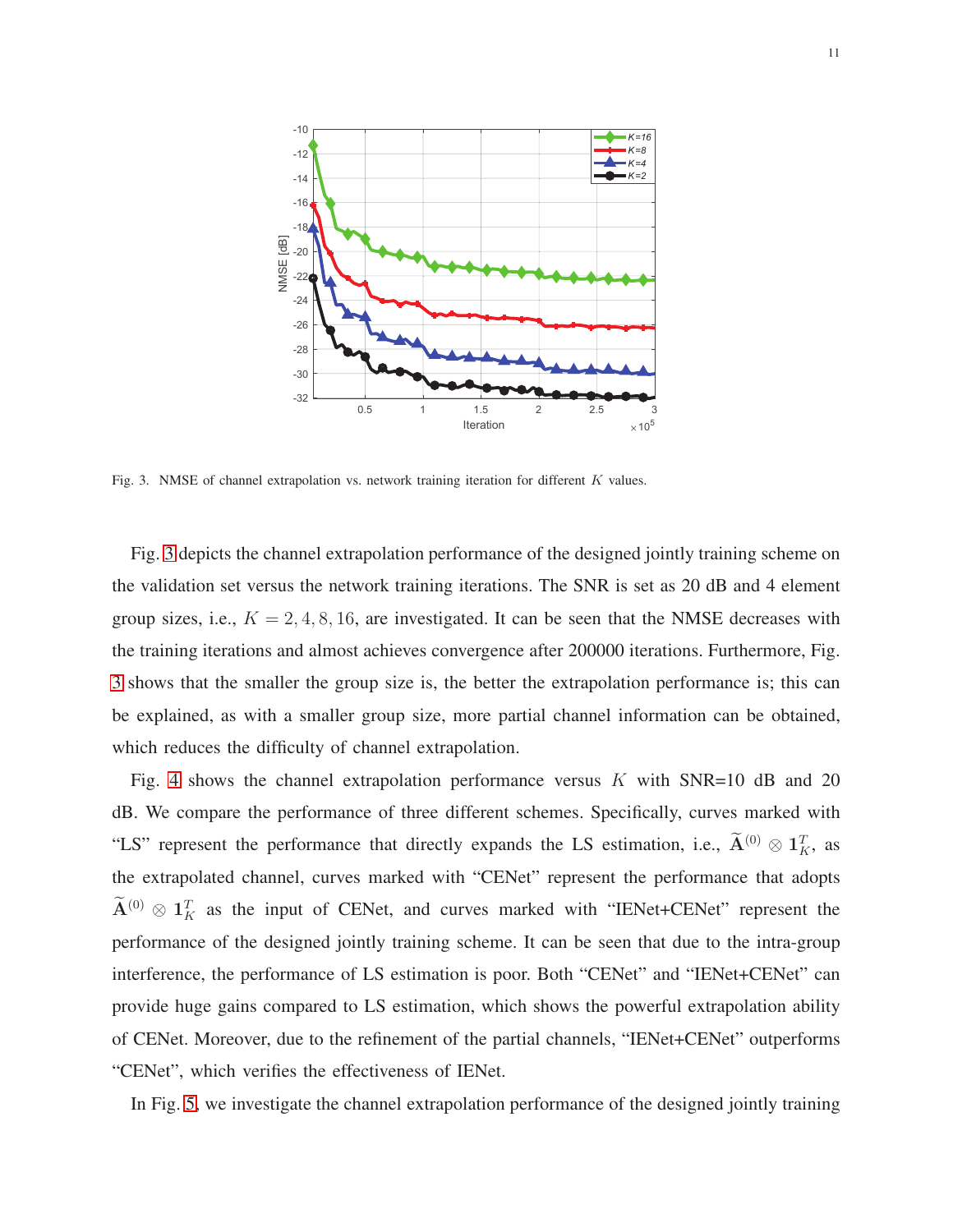

<span id="page-11-0"></span>Fig. 4. NMSE of channel extrapolation vs. K for different extrapolation schemes.



<span id="page-11-1"></span>Fig. 5. NMSE of channel extrapolation vs. SNR for different K values.

scheme versus SNR with different K values. As the SNR increases, the NMSE decreases. The NMSE with smaller  $K$  is always lower than that with larger  $K$ , which confirms the explanation provided for the result in Fig. [3.](#page-10-0)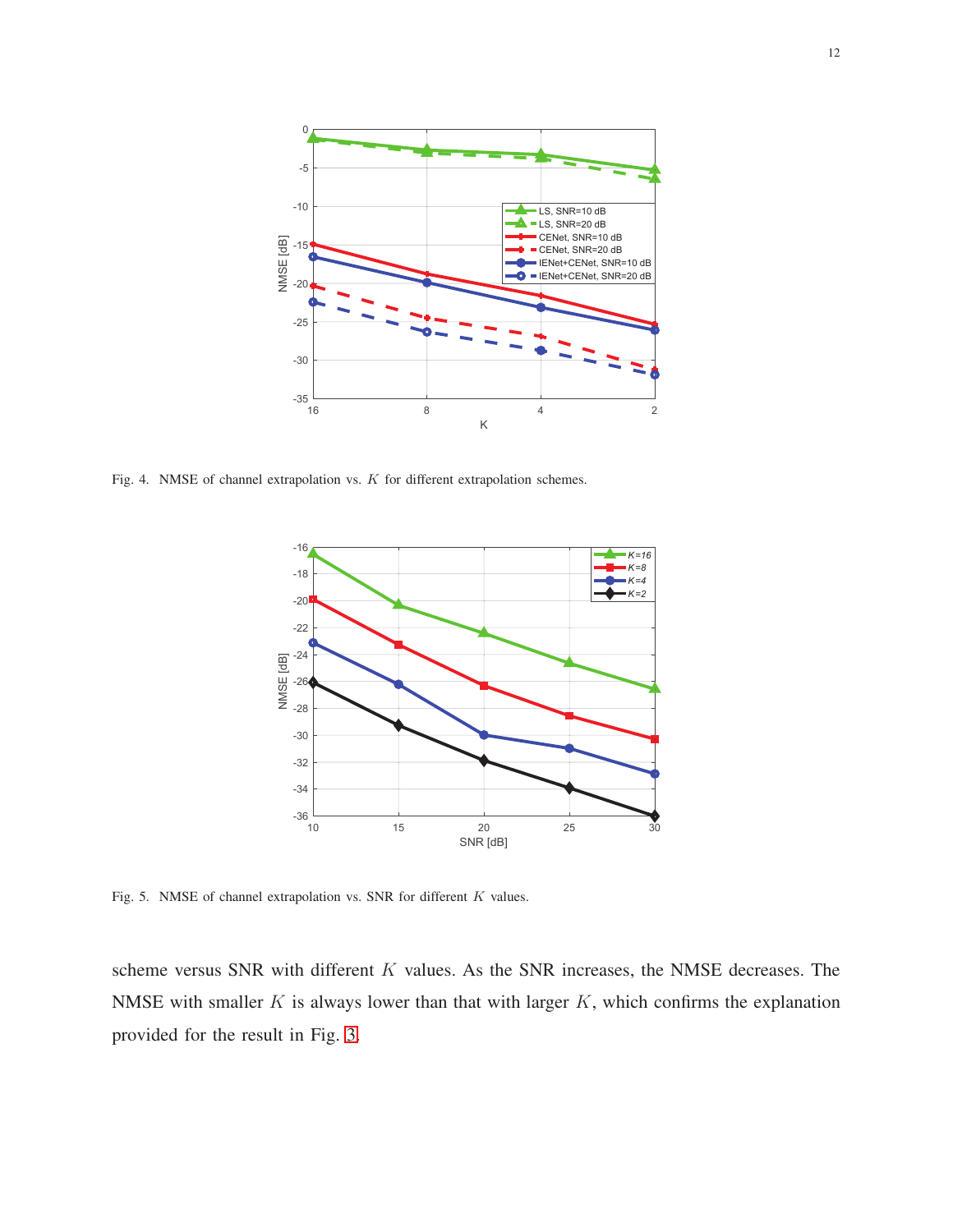## V. CONCLUSION

In this letter, we have analysed the channel interference caused by the element-grouping strategy and designed two DL-based networks, i.e., IENet and CENet, to obtain the cascaded channels of RIS. The former aims to obtain the refined partial channel information from the coarse LS estimation, while the latter tries to extrapolate the full channel information from the refined partial one. To achieve enhanced performance, we have cascaded the two networks and jointly trained them. Simulation results have illustrated that the proposed scheme provides significant gain compared to the conventional element-grouping method without interference elimination.

#### **REFERENCES**

- <span id="page-12-1"></span><span id="page-12-0"></span>[1] C. Huang *et al.*, "Holographic MIMO surfaces for 6G wireless networks: Opportunities, challenges, and trends," *IEEE Wireless Commun.*, vol. 27, no. 5, pp. 118–125, Oct. 2020.
- <span id="page-12-2"></span>[2] W. Tang *et al.*, "Wireless communications with programmable metasurface: New paradigms, opportunities, and challenges on transceiver design," *IEEE Wireless Commun.*, vol. 27, no. 2, pp. 180–187, Apr. 2020.
- <span id="page-12-3"></span>[3] Q. Wu and R. Zhang, "Towards smart and reconfigurable environment: Intelligent reflecting surface aided wireless network," *IEEE Commun. Mag.*, vol. 58, no. 1, pp. 106–112, Jan. 2020.
- <span id="page-12-4"></span>[4] I. Al-Nahhal, O. A. Dobre, and E. Basar, "Reconfigurable intelligent surface-assisted uplink sparse code multiple access," *IEEE Commun. Lett.*, pp. 1–1, 2021.
- <span id="page-12-5"></span>[5] Y. Yang, B. Zheng, S. Zhang, and R. Zhang, "Intelligent reflecting surface meets OFDM: Protocol design and rate maximization," *IEEE Trans. Commun.*, vol. 68, no. 7, pp. 4522–4535, Jul. 2020.
- <span id="page-12-6"></span>[6] B. Zheng and R. Zhang, "Intelligent reflecting surface-enhanced OFDM: Channel estimation and reflection optimization," *IEEE Wireless Commun. Lett.*, vol. 9, no. 4, pp. 518–522, Apr. 2020.
- <span id="page-12-7"></span>[7] B. Zheng, C. You, and R. Zhang, "Intelligent reflecting surface assisted multi-user OFDMA: Channel estimation and training design," *IEEE Trans. Wireless Commun.*, vol. 19, no. 12, pp. 8315–8329, Dec. 2020.
- [8] S. Zhang, Y. Liu, F. Gao, C. Xing, J. An, and O. A. Dobre, "Deep learning based channel extrapolation for large-scale antenna systems: Opportunities, challenges and solutions," [arXiv:2102.12859v](http://arxiv.org/abs/2102.12859)1, 2021. [Online]. Available: https://arxiv.org/abs/2102.12859v1.
- <span id="page-12-9"></span><span id="page-12-8"></span>[9] S. Khan, K. S. Khan, N. Haider, and S. Y. Shin, "Deep-learning-aided detection for reconfigurable intelligent surfaces," [arXiv:1910.09136v](http://arxiv.org/abs/1910.09136)2, 2020. [Online]. Available: https://arxiv.org/abs/1910.09136v2.
- <span id="page-12-10"></span>[10] A. M. Elbir and S. Coleri, "Federated learning for channel estimation in conventional and IRS-assisted massive MIMO," [arXiv:2008.10846v](http://arxiv.org/abs/2008.10846)1, 2020. [Online]. Available: https://arxiv.org/abs/2008.10846v1.
- <span id="page-12-11"></span>[11] J. Ma, S. Zhang, H. Li, F. Gao, and S. Jin, "Sparse bayesian learning for the time-varying massive MIMO channels: Acquisition and tracking," *IEEE Trans. Commun*, vol. 67, no. 3, pp. 1925–1938, Mar. 2019.
- [12] X. Wang, K. Yu, S. Wu, J. Gu, Y. Liu, C. Dong, Y. Qiao, and C. Change Loy, "ESRGAN: Enhanced superresolution generative adversarial networks," in *Proc. European Conference Computer Vision (ECCV) Workshops*, Sep. 2018, pp. 63–79.
- <span id="page-12-12"></span>[13] K. He, X. Zhang, S. Ren, and J. Sun, "Deep residual learning for image recognition," in *Proc. IEEE conference on computer vision and pattern recognition (CVPR)*, 2016, pp. 770–778.